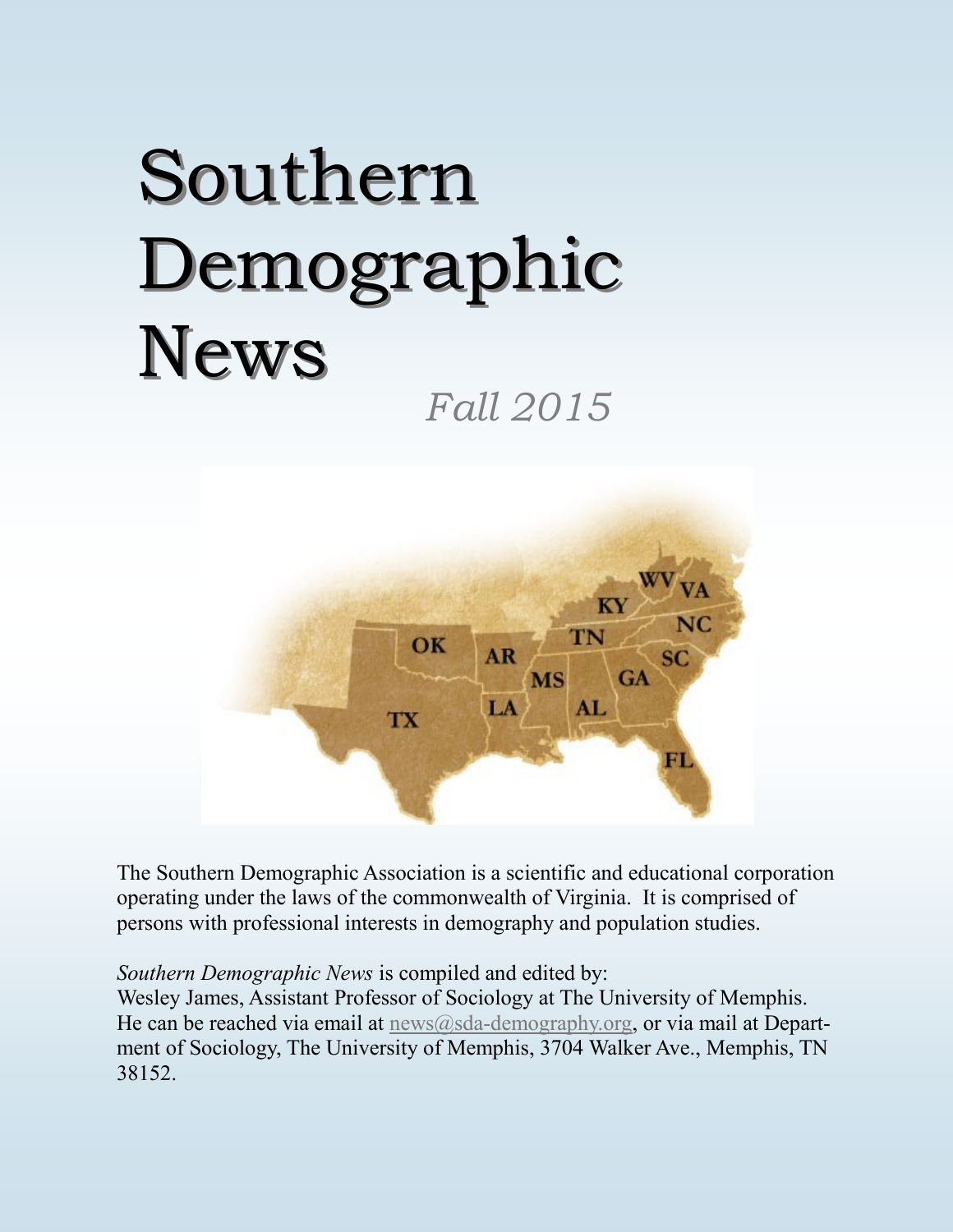# **TABLE OF CONTENTS**

| 2015 SDA Recap                                        |                |
|-------------------------------------------------------|----------------|
| 2015 SDA Paper Award Winners                          | $\overline{2}$ |
| 2015 SDA Recognition of Outgoing and Incoming Service | 3              |
| <b>Job</b> Listings                                   | $4 - 7$        |
| Comments From the Editor                              | 8              |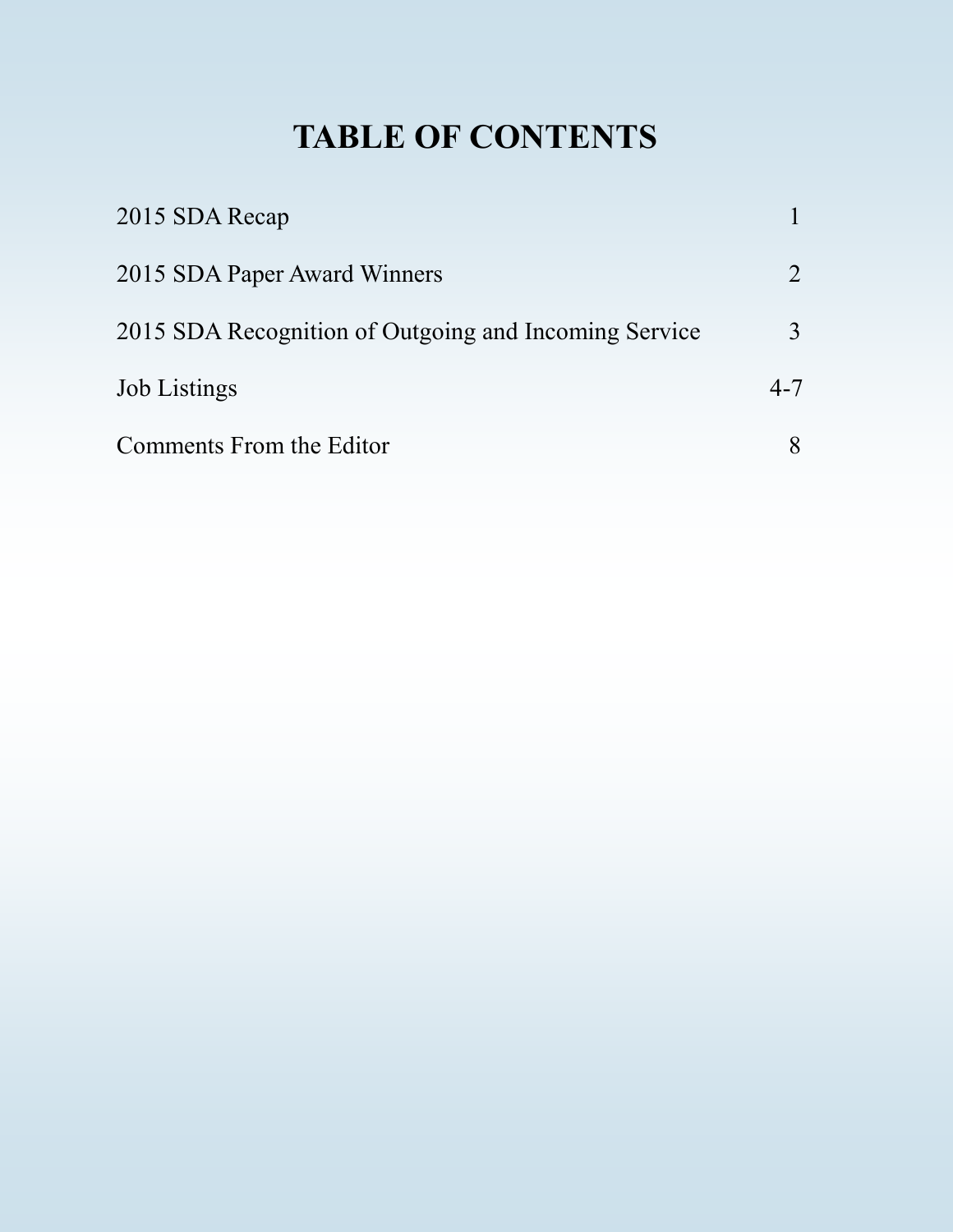#### **2015 SDA Recap**



The 2015 annual meeting of the Southern Demographic Association was a success! Held in the Hotel Contessa on the Riverwalk in San Antonio, we had more than 160 registered members come to share their research, reconnect with friends and colleagues, and eat the delicious local cuisine.

The annual meeting was highlighted by two fantastic guest speakers, Dr. Debra Umberson of the University of Texas-Austin, and Dr. Mark Fossett of Texas A&M University.

A good time was had by all and we can now set our sights on the 2016 meeting to be held in Athens, GA.

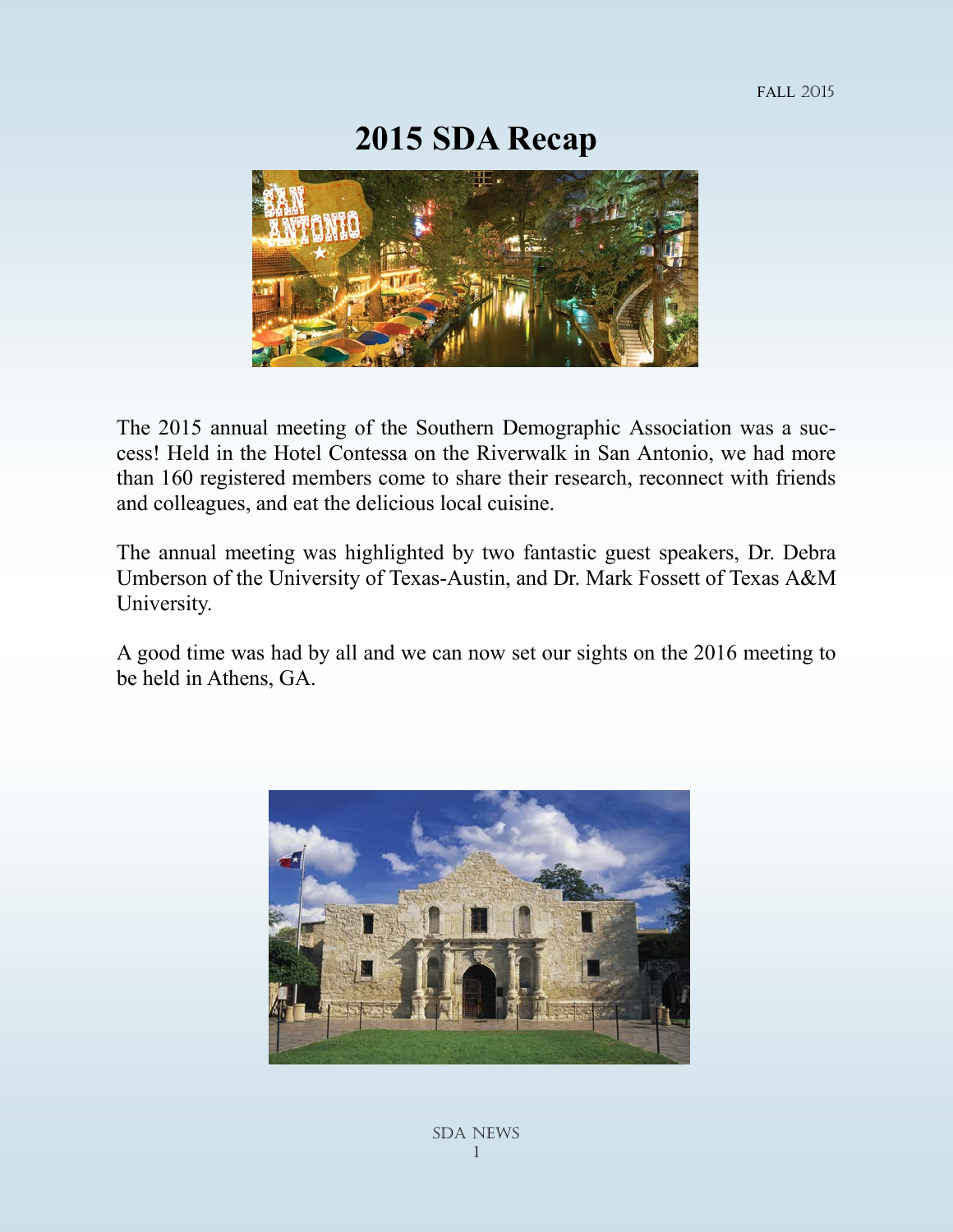# **2015 SDA PAPER AWARD WINNERS**

The SDA makes awards for the following types of papers presented at the annual meeting:

#### **Everett S. Lee Outstanding Graduate Student Paper Award**

![](_page_3_Picture_4.jpeg)

 SDA presents an award for the best graduate student paper delivered at the annual meeting. The winning student receives a cash prize and a certificate, both of which are presented at the annual business meeting.

The recipient of the 2015 Everett S. Lee Outstanding Graduate Student Paper Award is *Laura Freeman* of Rice University. Congratulations Laura!

#### **Outstanding Undergraduate Student Paper Award**

![](_page_3_Picture_8.jpeg)

SDA presents a cash prize and a certificate for the best undergraduate paper presented at the conference. The award is given at the annual business meeting.

There was no recipient of the 2015 Outstanding Undergraduate Student Paper Award, but hopefully next year we'll have many great submissions and a well deserved winner. I encourage all of our members who work closely with undergraduate students to have them submit next year.

#### **E. Walter Terrie Award for State and Local Demography**

Walt Terrie was a faculty member and applied demographer at Florida State University and an active member of the Southern Demographic Association. After he died suddenly in 1997, SDA and FSU began awarding the Walt Terrie Award to recognize the "best paper presented at the SDA Annual Meeting on an applied topic, especially one relating to state and local demography." The award is chosen by a committee appointed by the SDA President and including at least one FSU faculty member. The Terrie Award consists of a \$400 cash prize and an appropriate certificate.

There was no recipient of the 2015 E. Walter Terrie Award for State and Local Demography. We look forward to more submissions next year!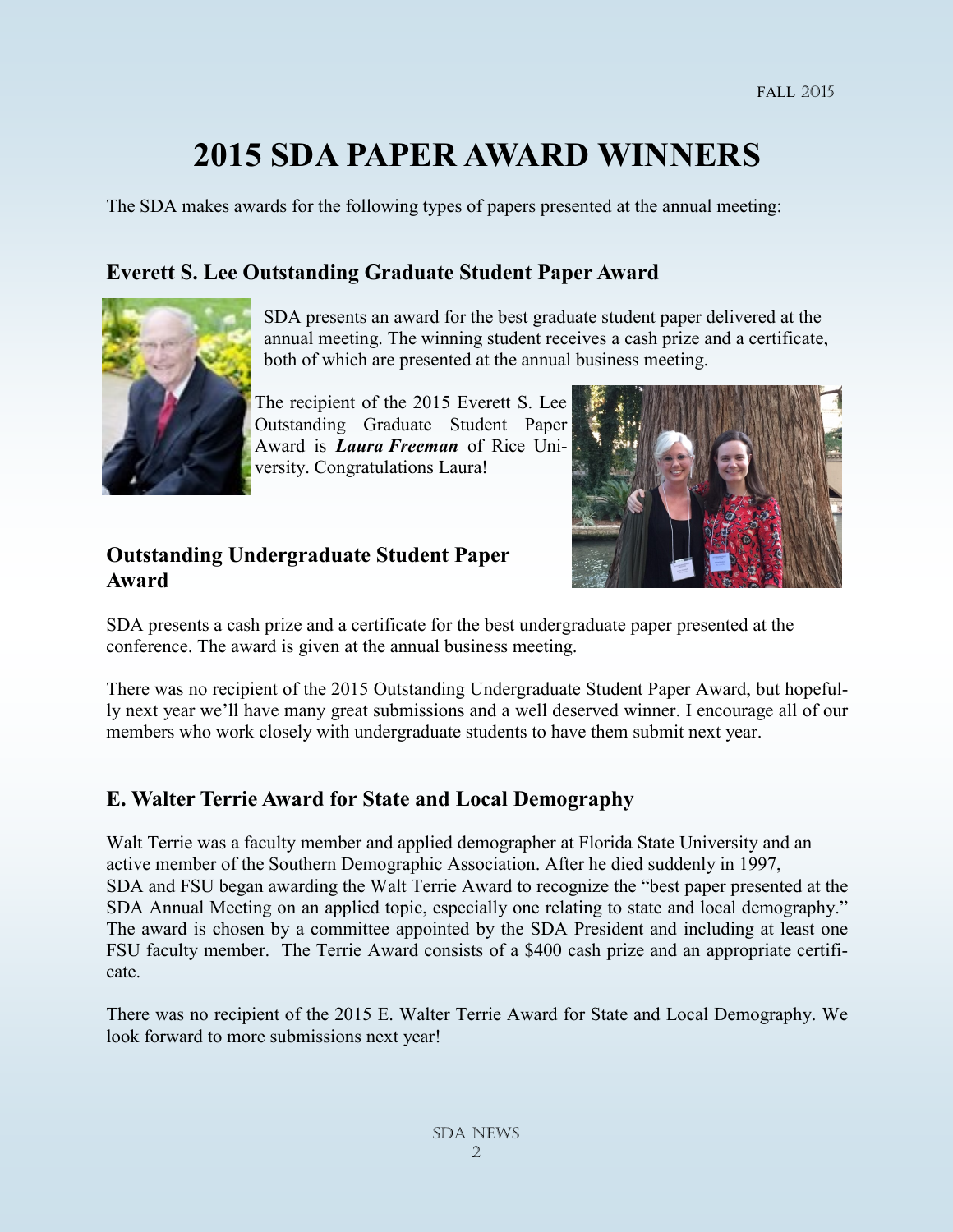## **2015 SDA RECOGNITION OF OUT-GOING AND INCOMING SERVICE**

**The following SDA members were recognized at the 2015 meeting with a plaque for their dedicated service to the organization:**

**Past President Ron Cossman (2014)**

**Outgoing Board Member and Vice President Jeremy Porter (2013-2015)**

**Outgoing Board Member Yanyi Djamba (2013-2015)**

**The following SDA members will be entering into new service commitments for the organization in 2016:**

**President: Stephanie Bohon, University of Tennessee-Knoxville**

**President Elect: Mark Fossett, Texas A&M University**

**Past President: Lloyd Potter, UTSA**

**Vice President: Justin Denney, Rice University**

**Secretary-Treasurer: Gerald Shoultz, Grand Valley State University**

**Board Member: Joseph Lariscy, University of Memphis**

**Board Member: Corey Sparks, UTSA**

**PRPR Editor: Jennifer Glick, Arizona State University**

**PRPR Editor: Lynne Cossman, West Virginia University**

**Twitter Administrator: Beth Jarosz, Population Reference Bureau**

**2016 Local Arrangements: Stephanie Bohon, University of Tennessee-Knoxville**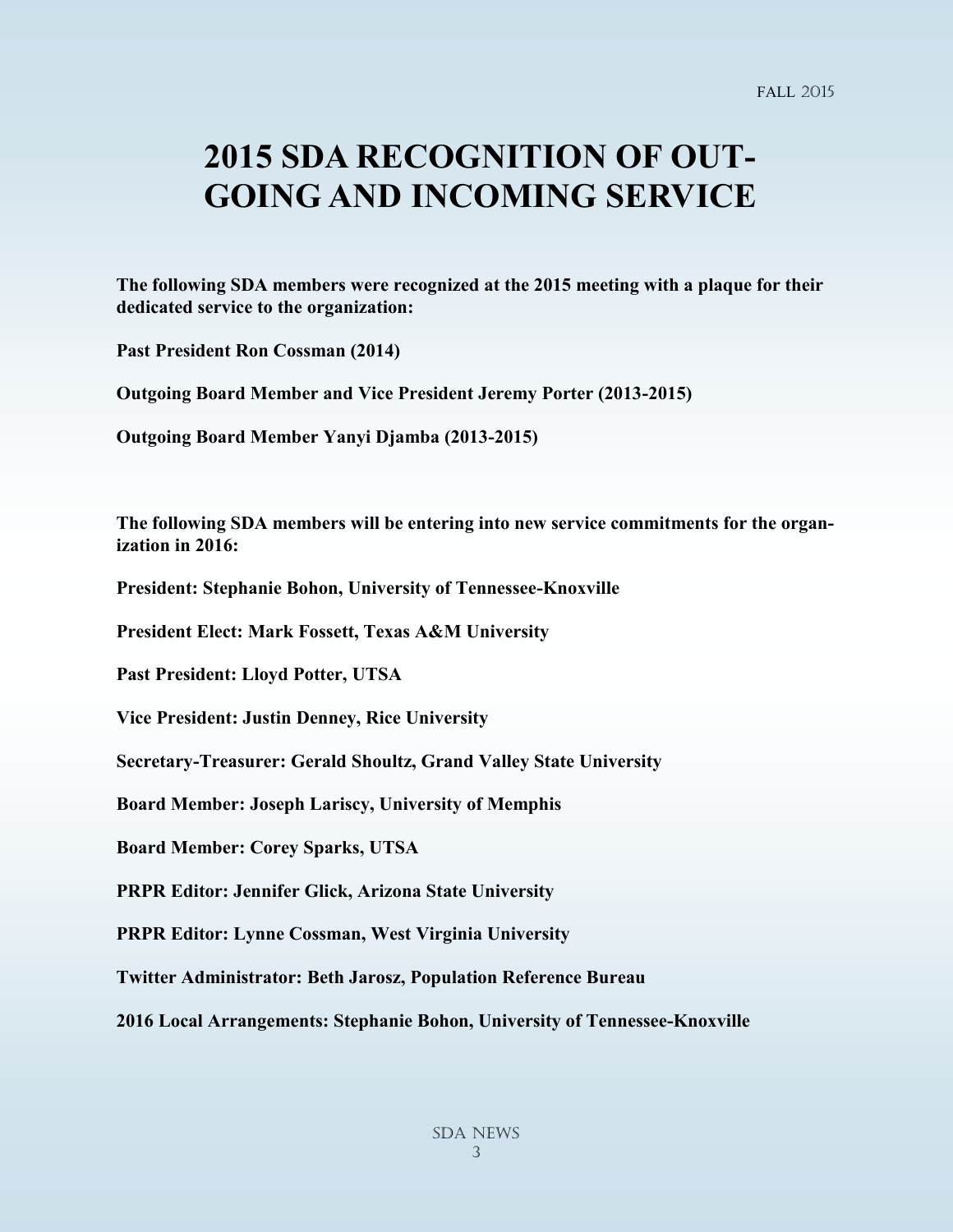### **JOBS: UNIVERSITY OF MEMPHIS**

**University of Memphis**. The College of Arts and Sciences invites applications and nominations for the appointment of an experienced scholar to serve as **Chair of the Department of Sociology**. The successful candidate will join a dynamic department in a metropolitan research university. The University of Memphis, a comprehensive, doctoral-extensive state university, enrolls over 20,000 students annually. The department offers the B.A. and M.A. degrees in Sociology, which has 10 tenured and tenure-track faculty, 14 full and part-time graduate students, and 160 undergraduate majors. Faculty research interests include social inequality, comparative social change, institutions and organizations, deviance and social psychology, and methodology. Please visit the university or department websites at [www.memphis.edu](mailto:www.memphis.edu) and [www.memphis.edu/sociology](mailto:www.memphis.edu/sociology) for additional information.

Successful candidates will have a national reputation for scholarship, a substantial record of publication, evidence of commitment to and excellence in teaching, a demonstrated capacity for intellectual leadership, and a record of academic leadership and administrative expertise. A PhD in Sociology is required, and the successful applicant must be eligible for the rank of Full Professor in the department. The substantive area of specialization is open. Please upload a letter of application (or nomination), curriculum vitae, and contact information for at least three references to: workforum.memphis.edu/postings. Review of applications will begin December 16 and may continue until the position is filled. The position will begin in August 2016 and is contingent on funding. Please address any questions to Dr. Roger Kreuz, committee chair [\(rkreuz@memphis.edu\).](mailto:The%20University%20of%20Houston.%20%20The%20Department%20of%20Sociology%20at%20the%20University%20of%20Houston%20invites%20applications%20for%20an%20Assistant%20Professor%20to%20begin%20Fall%20semester%202016.%20%20Areas%20of%20interest%20are%20open%20) The University of Memphis, a Tennessee Board of Regents institution, is an Equal Opportunity/ Affirmative Action employer. We urge all qualified applicants to apply for this position. Appointment will be based on qualifications as they relate to position requirements without regard to race, color, national origin, religion, sex, age, disability or veteran status.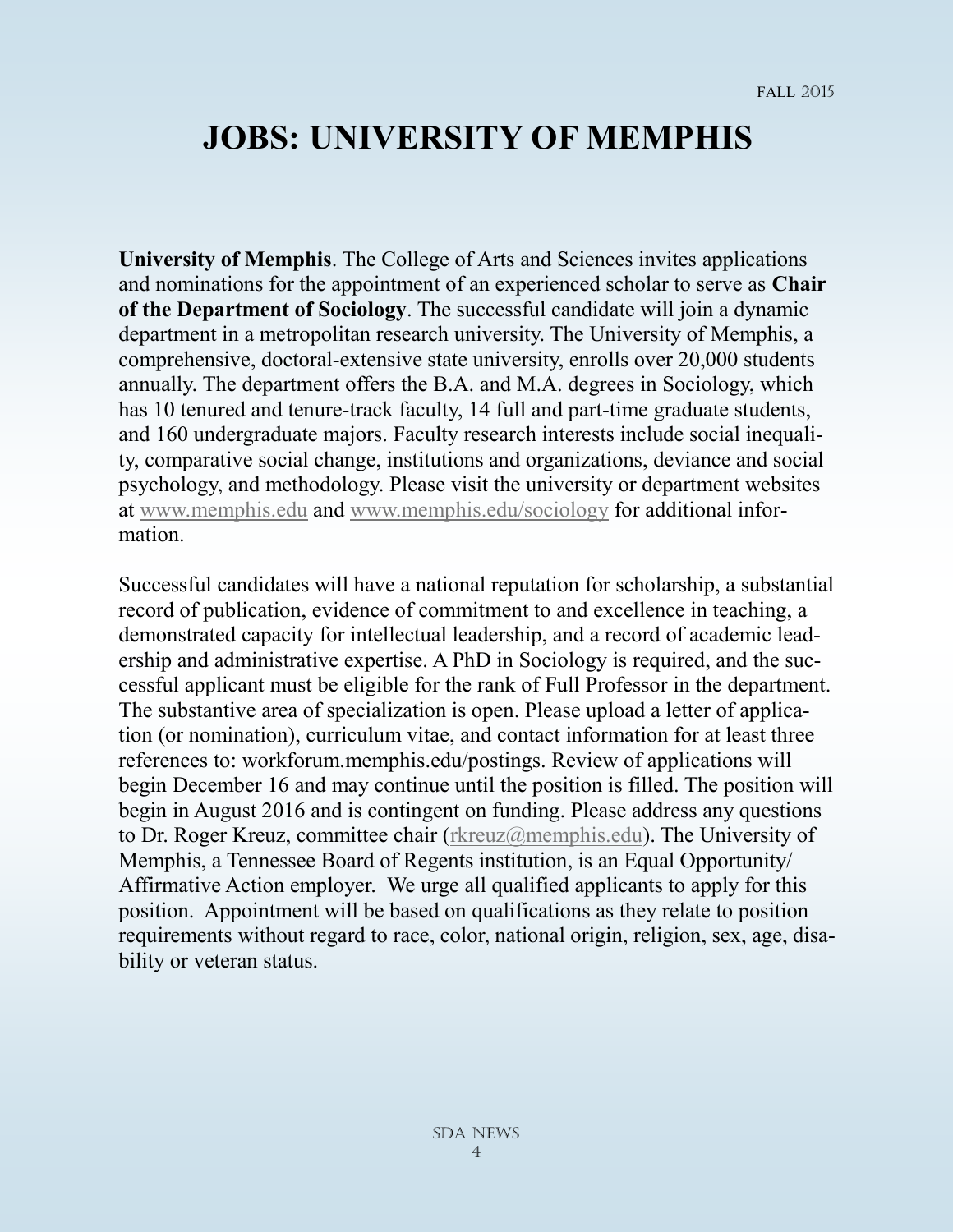# **JOBS: NSF RESEARCH ASSISTANTSHIP AT PENN STATE UNIVERSITY**

#### **Graduate Research Assistantship, Population-Infrastructure Nexus, Penn State (NSF Grant)**

The Rural Sociology program of the Department of Agricultural Economics, Sociology, and Education at the Pennsylvania State University is seeking applications for an NSF-funded multi-year graduate research assistantship. The successful candidate will work with a multi-disciplinary team on the population-infrastructure nexus in the context of community resilience and vulnerability under the supervision of Dr. Guangqing Chi. The candidate should also pursue a Ph.D. (preferred) or M.S. degree in rural sociology and a dual-title degree in demography.

The candidate is expected to have research interests in rural sociology, demography, population and environment, infrastructure, community resilience, transportation and society, climate change, and/or Big Data for social science research. Competence in rigorous statistical and spatial analysis is preferred. The student should also be self-motivated, open to learning new methods, resourceful, independent, and—of primary importance—highly professional.

For questions related to applications for admission to the graduate program in rural sociology and demography, please refer to [http://aese.psu.edu/](http://aese.psu.edu/graduateprograms/rural-sociology/apply) [graduateprograms/rural](http://aese.psu.edu/graduateprograms/rural-sociology/apply)-sociology/apply and/or contact Dr. Clare Hinrichs at [chin](mailto:chinrichs@psu.edu)[richs@psu.edu.](mailto:chinrichs@psu.edu) For questions about the NSF research project, please contact Dr. Guangqing Chi at [gchi@psu.edu.](mailto:gchi@psu.edu)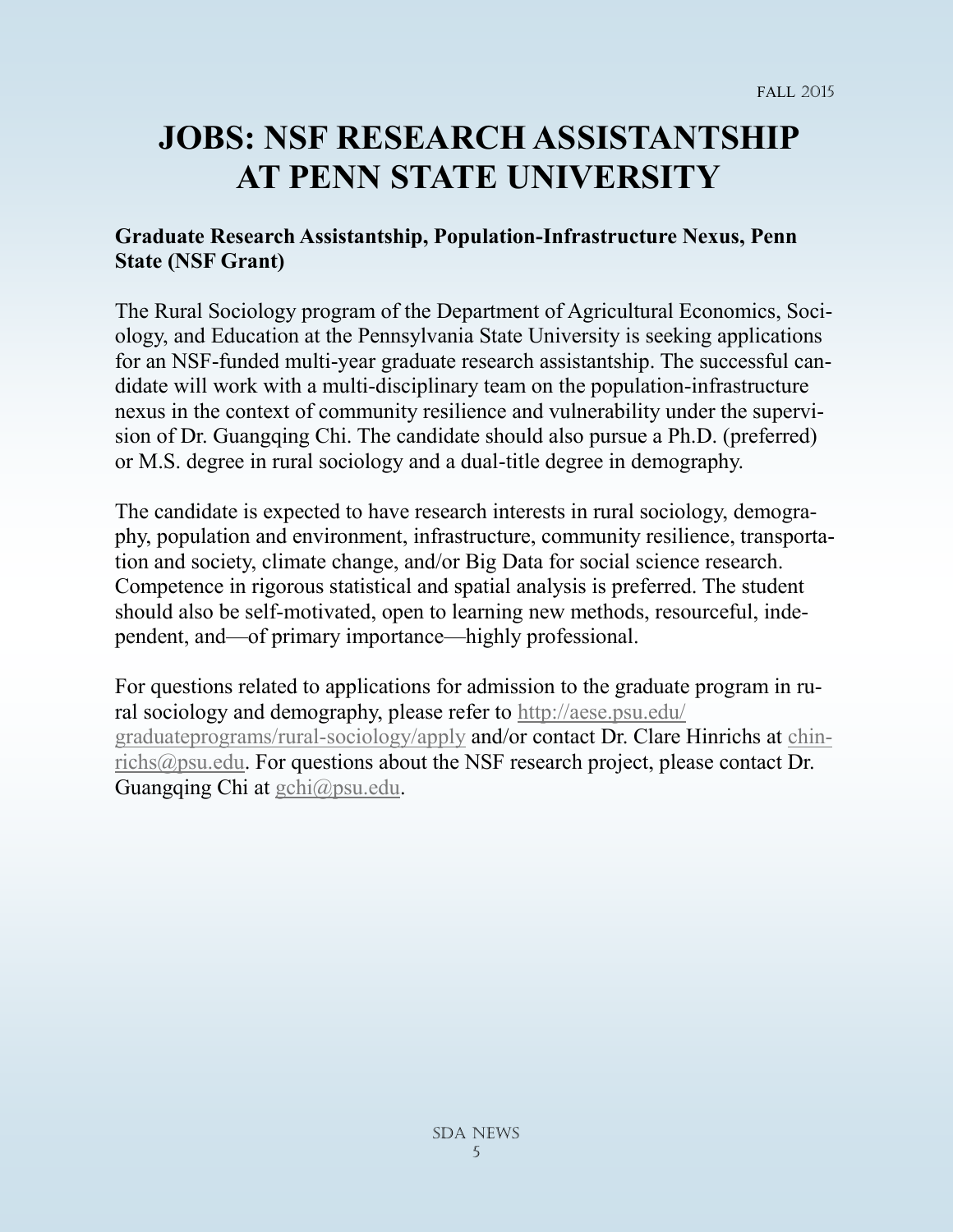# **JOBS: UNIVERSITY OF TEXAS-SAN ANTONIO**

UNIVERSITY OF TEXAS AT SAN ANTONIO Institute for Demographic and Socioeconomic Research (IDSER) Director and Faculty Position in Demography

The University of Texas at San Antonio (UTSA) has an opening for Director of the Institute for Demographic and Socioeconomic Research (IDSER) to begin Fall 2016. The Director would also be a tenured senior Associate or Full Professor in the Department of Demography, depending on qualifications. The successful applicant will have: a strong record of extramural, federal funding acquisition; an outstanding publication record indicating national/international prominence; experience working in and leading collaborative teams; a clear vision for interdisciplinary, demographic research; research administration experience; evidence of research leadership/mentoring skills; and a strong record of teaching and student mentoring. The Department of Demography only offers a Ph.D. program, and all courses offered are at the Ph.D. level. Appointment will be in the Department of Demography within the College of Public Policy (COPP). As Director of IDSER, it is expected this position will strengthen interdisciplinary research opportunities and linkages with other departments in COPP and other colleges at UTSA, as well as with other UT system units, such as the University of Texas Health Science Center at San Antonio and the University of Texas School of Public Health. The position involves teaching, advising and other activities in the Ph.D. program in Applied Demography. Responsibilities include teaching doctoral courses offered at UTSA's Downtown campus (where IDSER is located), including evening classes; scholarly research and publication; continued acquisition of external and federal funding; and university and professional service.

IDSER focuses on advancing social, demographic and economic science research on significant policy issues. It houses the Texas State Data Center with the State Demographer and a range of ongoing applied and policy relevant research projects related to a better understanding of the social and economic characteristics of populations and the effects of population change. There are approximately 16 scientific and administrative staff members and several graduate research assistants who support projects funded at approximately \$1.5 million per year. More information about IDSER can be obtained online at: <http://idser.utsa.edu/>

The Department of Demography has about 40 students enrolled in the Applied Demography Ph.D. program, with about onethird of them being supported as research assistants. General information about the Department can be obtained online at: http:// copp.utsa.edu/department/category/demography/

Salary and supporting start-up package are competitive and commensurate with qualifications and experience. Tenure is contingent upon Board of Regents Approval.

Required Qualifications: Ph.D. with a specialization in Demography from an appropriate discipline and a strong scholarly record, including proven extramural funding experience and continued engagement in funded research.

UTSA is a comprehensive public university serving approximately 31,000 students and is advancing toward tier-one research status. UTSA also offers opportunities for collaborative research with The University of Texas Health Science Center at San Antonio, The University of Texas School of Public Health at Houston, plus numerous other potential opportunities to collaborate with State and local agencies and companies in South Texas.

How to Apply:

Applicants must submit a letter of application, a curriculum vitae, and the names and contact information of three references. Applications should be sent by email to: Dr. Johnelle Sparks, Search Committee Chair, Department of Demography, dem@utsa.edu (phone 210-458-3141).

Applicants who are selected for interviews must be able to show proof that they will be eligible and qualified to work in the United States by time of hire. A review of completed applications will begin 15 February 2016, and applications will be accepted until the position is filled. UTSA is an Affirmative Action/Equal Opportunity Employer. Women, minorities, veterans and individuals with disabilities are encouraged to apply.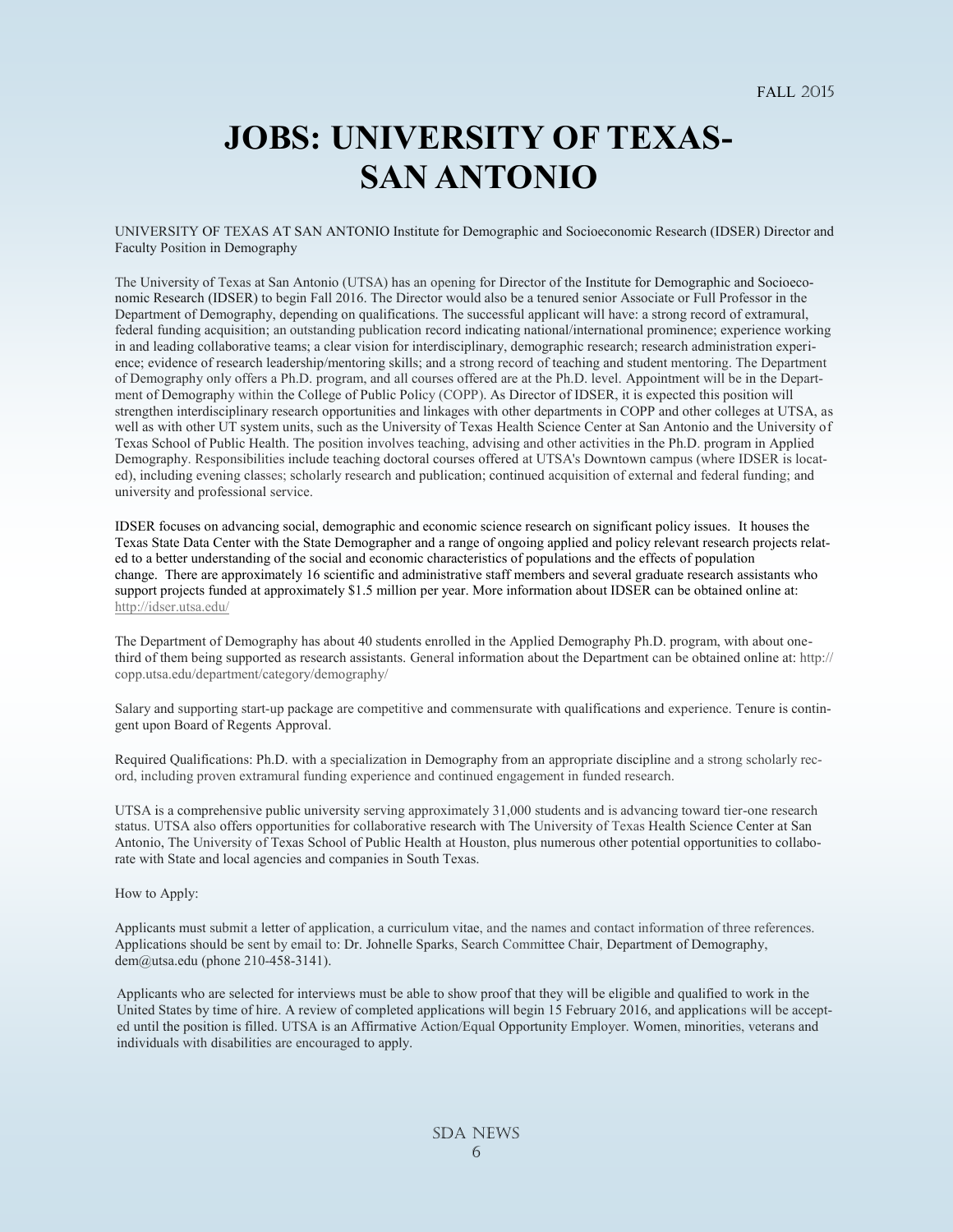### **JOBS: UNIVERSITY OF HOUSTON**

The University of Houston. The Department of Sociology at the University of Houston invites applications for an Assistant Professor to begin Fall semester 2016. Areas of interest are open though a preference will be given to candidates, whose scholarly work would complement ongoing departmental and campus research initiatives, including but not limited to Culture, Religion, Environment, Health, Globalization, and Immigration. We are also interested in candidates who can contribute to teaching in core areas of the discipline—of special interest would be Methods, Theory, or Inequality.

PhD in Sociology is required, as are scholarly publications. Success in generating external funding is preferred. Salary will be based upon qualifications and experience. The UH Department of Sociology has a research-focused, highly active faculty. We currently offer an M.A. degree and have a customary teaching load of 2-2. UH is a growing, urban research institution and its student body reflects the racial, ethnic, and international diversity of the Houston metropolitan area. Located in the fourth largest city in the U.S., Houston is home to one of the largest medical centers in the world, numerous global energy corporations and a vibrant arts community which provide exciting research opportunities.

Applicants should apply online at [http:// jobs.uh.edu/postings/26867.](mailto:http://%20jobs.uh.edu/postings/26867) 

Application materials should include a cover letter describing research and teaching interests, curriculum vita, copies of recent publications, and three letters of recommendation. The position will remain open to applicants until an acceptable short list is compiled. Review of applications will begin October 15th, 2015. The University of Houston is an Affirmative Action/Equal Opportunity employer. Minorities, women, veterans, and persons with disabilities are encouraged to apply.

#### **Contact:**Carlyn Varner

**Email:**[cnvarner@uh.edu](mailto:cnvarner@uh.edu)

#### **Phone:**832-832-6061

#### **Fax:**(713) 743-3943

**Address:**3551 Cullen Blvd. 450 PGH Houston TX, 77204-3012